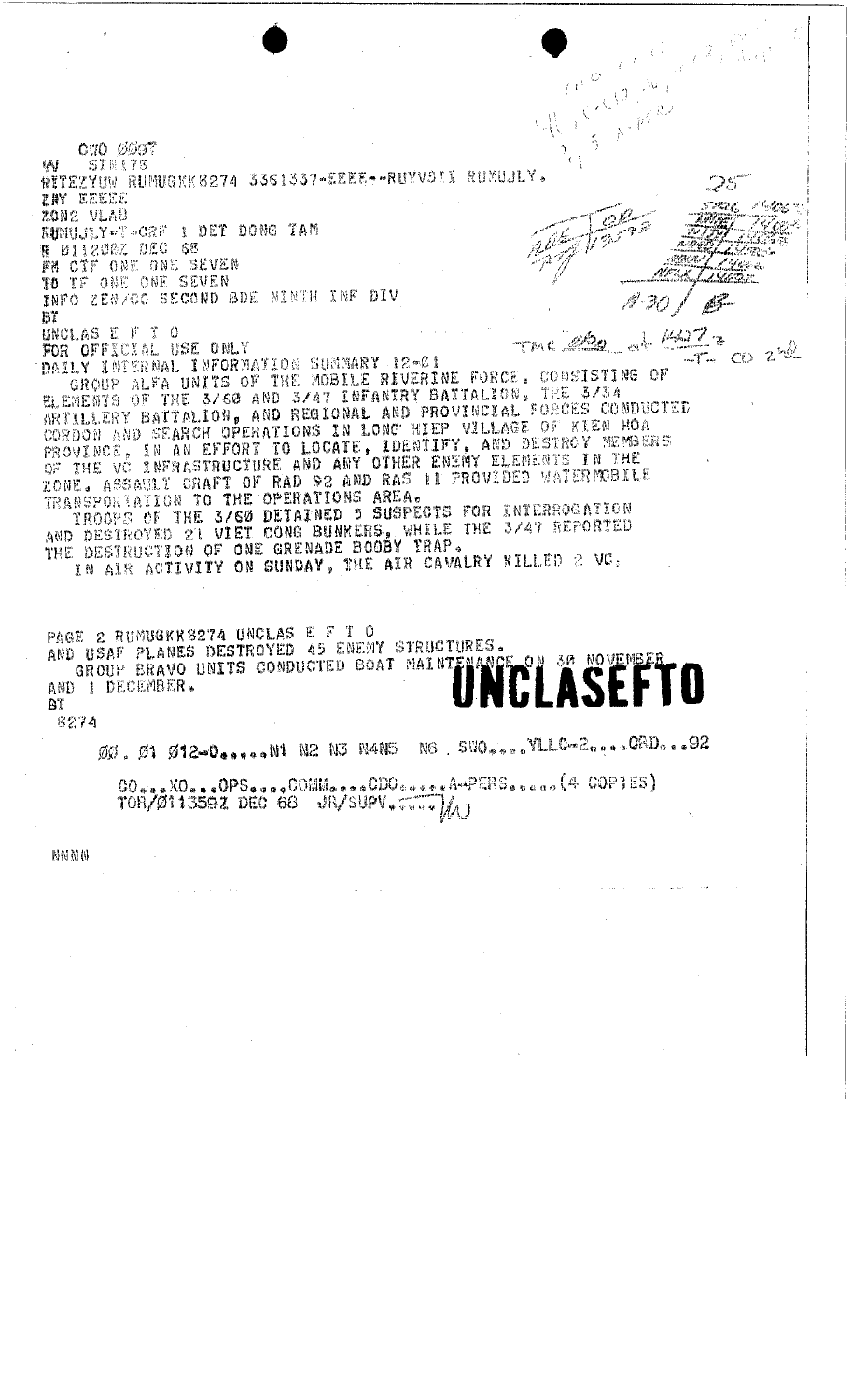Y<sup>RI</sup>SSYI4 I B-EEEE + +R FMOSIL R B + R. Y. 网络可保守生长学 医中间 计图 化聚聚酯 ケ NY 宮村直宣監 Z ON2 3月 A D تكريبهم RIMILL Y-T-COMP LUBL OT ONE DET DOME TAM  $\sqrt{m}$  $\mathcal{Z} \cong$ Pod e **2 02 14 10 05 0 6 7**  $\mathbb{C}$   $\mathbb{C}$ ...T. 10M 使产 0%定 0%定 %EVEN TO TV ONE ONE SEVEN INTO ZEAFCO SE COAD SOE WINTH INFOIN  $\mathbb{H}^n$ **UNCLASE FT O** DARY INTERNAL INFORMATION SUMMARY 12-02 BENTEE, HAM LUONG OUT POST AND MY THO ALL REPORT ING MORTAR 2 DECEMBER. AND SMALL ARMS FIRE DIRING THE EARLY MORNING HOURS OF THREE ARVN SOLD EERS AND SCIVILIANS WERE WOUNDED. AND I JEEP AND 2

TO MOXS DAMAGED AT BEN THE WHEN IS SE MM MORTAR ROUNDS WERE FIRED INTO THE CITY. NO CASINALTIES WERE REPORTED AT EITHER MY THO OR HAM LUONG. THE MSS WHIT FIELD COUNTY RELIEVED THE USS WASHTENAM COUNTY AS SUPPORT L'ST FOR MRG ALLES TODAY.

BOT H OR OND AL FA AND GROUP BRAVO. HAITS CONTINUED BOAT MAINTENANCE MONDAY.

MR. ALL SHIPLEY OF OVERSEAS PICTORIAL SERVICE BEGAN A TWO DAY VISIT TO TASK ROUP AL FA MONDAY. HE IS DOING HOMET ON N PHOTO STORIES ON PER SOUVEL ROM THE NORTHEASTERN SECTION OF THE UNITED STATES.

ণা ውነኛ  $6001$   $01200$  and  $011$   $03500$   $0400$   $0500$  and  $046$ 555 1

**YLIG3.....CRD01** 

TOR/KIUA 021506Z DEC 68 **ARYSUPV** Jessie

**NNVN** 

# UNCLASEFTO

ำวา

WOMM

6 Q V o 7 2  $T\tilde{z}_{\rm A}$ 

音畫

13346  $\mathbb{R}^n$ 44 안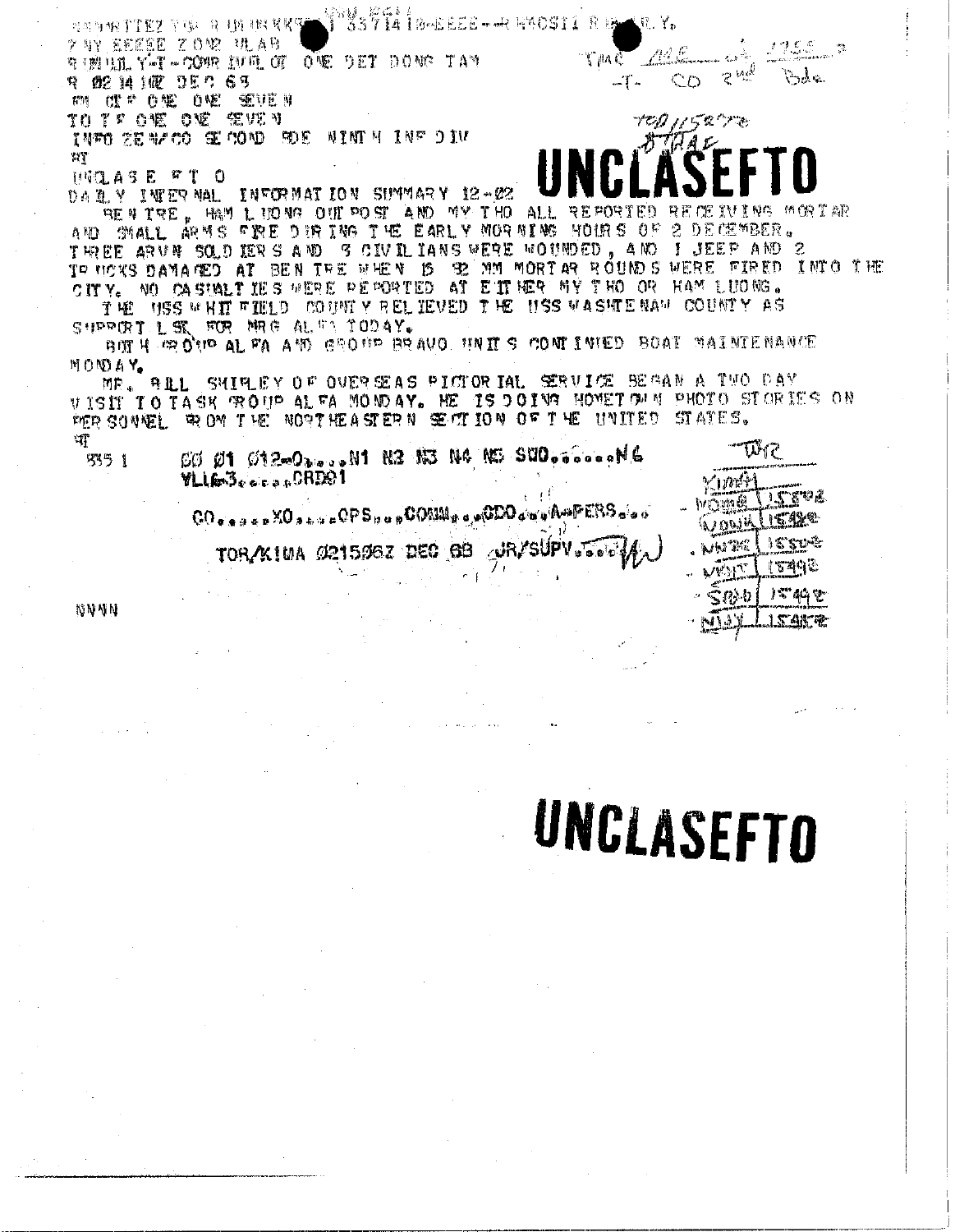UNICLASEFIO end d426 trij STN3a7 TTEZYUW RUMUGKK8401 3381214-EEEE--RHMCSLITHUMUJLY. ANY EEEEE OD2 VLAB 12% Z **CERRULY-T-COMRIVELOT ONE DET DONG TAN** . 233214Z DEC 68 18 53 Jr. **E OTF ONE ONE SEVEN** trya 2-لأنقاض **LU TF ONE ONE SEVEN** OFO ZEN/GO SECOND BDE, NINTH INF DIV  $15.22$ ม่ บิ หาย  $8 - 3242$ **ROLAS E F T O** 200 GFFICIAL USE ONLY King & C  $JFTZ$ TWELVE VIET CONG WERE REPORTED KILLED THESDAY AS OPERATION TISER CLAW CONTINUED IN THE MO CAY DISTRICT OF KIEN HOA ሥ / መረ **FROWNCE. BOATS OF RIVDIV 111 TRANSPORTER TWO COMPANIES** OF THE S/60 INFANTRY BATTALION TO A BEACHING ZONE ON THE SONG HAM LUONG. FROM HERE THE SOLDIERS STERRING ALRMOBILED BEEC THE OPERATIONS AREA, WHERE THEY ESTABLISHED CONTACT WITH THE ENEMY. TWO VC WERE KILLED, AND A SURPECTS WERE. SETAKNED. AIR CAVALRY UNITS REPORTED 5 VC KIAN AUD ONE ENEMY SANPAN DESTROYED. WHILE AIR FORCE PLANES KILLED 4 VC AND DESTROYED IS BUNKERS, AND I VC KIA REPORTED BY 5/34 ARTILLERY. WHE 3/34 INFANTRY DATTALION DETAINED 2 SUSPECTS FOR PAGE 2 RUMURKB401 UNCLAS E F T O **BRYERROGATION, AND ONE OF THEIR OWN SOLDIERS WAS INJURED WY A BOOBY TRAP.** ALFA GROUP'S MRB SHIFTED ITS LOCATION TO DEN TRE ON ESSDAY AFTERNOON. RADM F.C. JONES, HSN, THE VICE COMMANDER OF NAVAL SHIP'S STEEMS COMMAND, AND PARTY VISITED THE MRB TODAY FOR BRIEFINGS **EST MRF OPERATIONS AND MAINTENANCE.** 导弹伤害 A-PERS... - 60 COMM ЖŌ OPS -CDO. 20 01 0-012 ... N1 N2 N3 N4 N5 SUO....  $WU$  RJB S PVR. TOD/AAE/Ø418422 DEC 68 TOD/YAPD/041852Z DEC 68 TAG-T- CO 2ND BDE/M&22352 DEC 68 UNCLASEFTO

**Contract body** and contract the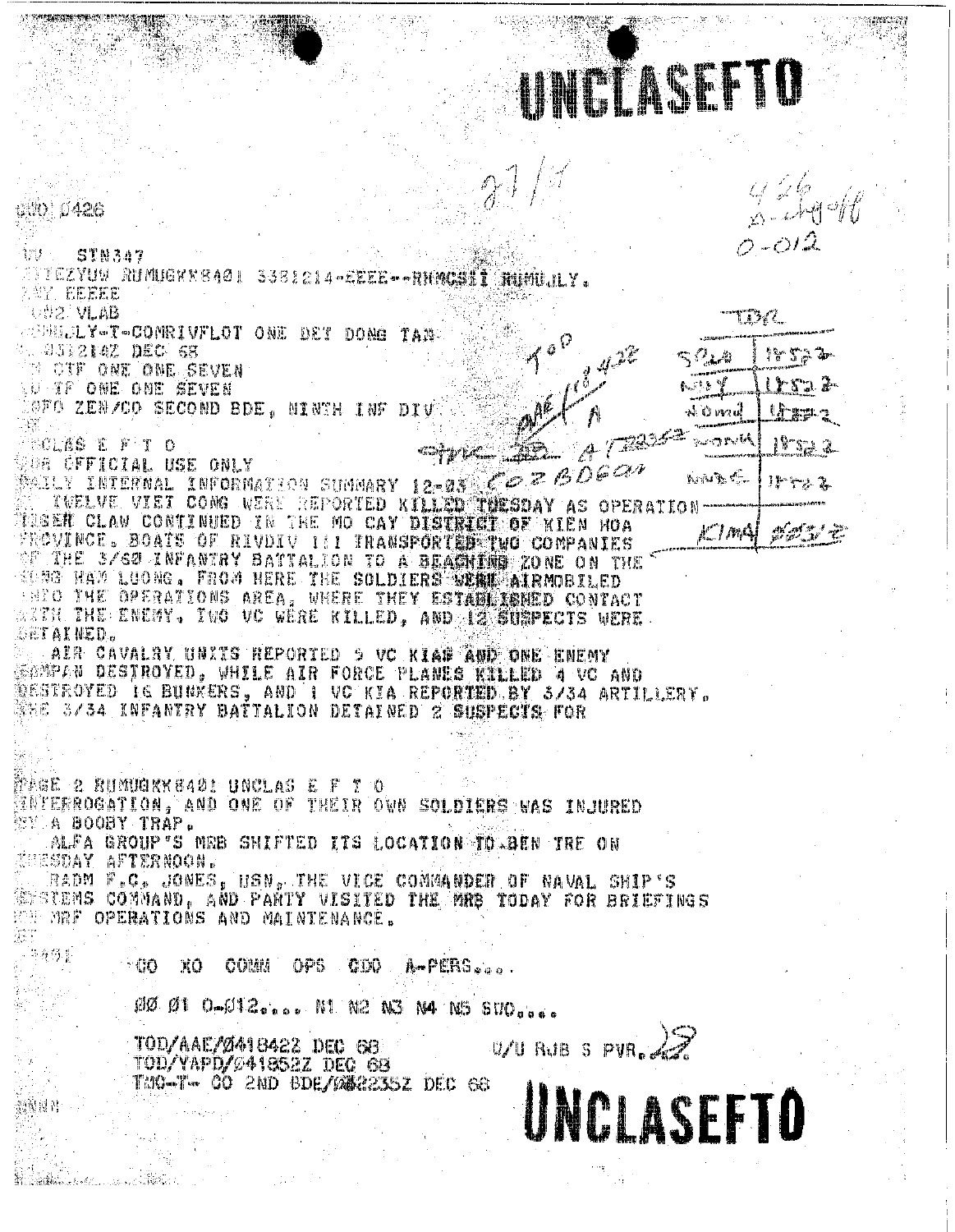

ار وهمدار

ルルきど

Ai Darli

ルクゴッ

omráiní a

ハメリア

ピリッ 川

ノぎびと亡

' & Kクニ

 $8.3\%$ er

 $85\times 10^4$ 

**C10 0655** 

 $\sim 00$ **STN428** TTEZYUW RUMUGRK8492 3391440-EEEE--RHMCSII RUMUJLY. 7NY EEEEE 20N2 VLAB RUNUJLY-T-COMRIVFLOT ONE DET DONG TAM 2 041420Z.DEC 68 FE CIF ONE ONE SEVEN TWCALE PHALE **NO IF ONE ONE SEVEN SENTO ZEN/CO SECOND BDE NINTH INF DIV HOCLAS E F T O** FOR OFFICIAL USE ONLY MATLY INTERNAL INFORMATION SUMMARY 12-04 OPERATION KIDNEY FLUSH BEGAN WEDNSDAY MORNING IN THE PRUC GIANG DISTRICT OF KIEN HOA PROVINCE. WITH WATERMOBILE . NHO AIRMOBILE OPS CONTINUING THROUGHOUT THE DAY. RIV DIV 92 SED RIV DIV ILI PROVIDED TRANSPORTATION INTO THE OPERATING AREA FOR 2 COMPANIES OF THE 3/47 AND I COMPANY OF THE 3/60 INFAN-KRY BATTALION. SIX VC KIA'S WERE RECORDED, AND ONE SOLDIER FROM THE 3/60 AS KILLED WHEN AN ENEMY BOOBY TRAP EXPLODED. THE 3/47 TH **AUFANTRY BATTALION, THE 3/34 ARTILLERY BATTALION, AND THE** WR CAVALRY REPORTED 1, 3, AND 2 VIET CONG KIA'S RESPECTIVELY. AIR FORCE PLANES DESTROYED 31 BUNXERS AND ONE VO SAMPAN. INCOTHER OPERATIONS LATE TUESDAY EVENING, MRF UNFER THE BE 2 RUMUGKK8492 UNCLAS E F T O SETED 7 MORE VC KIA'S. THREE WERE CREDITED TO THE 72 C COM-ANY OF THE 3/47 INFANTRY BATTALION. AND 4 TO THE 3/34 AR-**ELLERY BATTALION.** A-PESS.... UNCAASE 真空る **OPS** XO COMM  $_{\rm GDC}$ OF 01 0-012... N1 N2 N3 N4 N5 SIO... TOD/AAE/241550Z DEC 68 THE T- CO 2ND BDE STH INF DIV/C416182 DEC 68 A

TODYVAPD/Ø41659Z DEC 68 A SUZU BUPVALI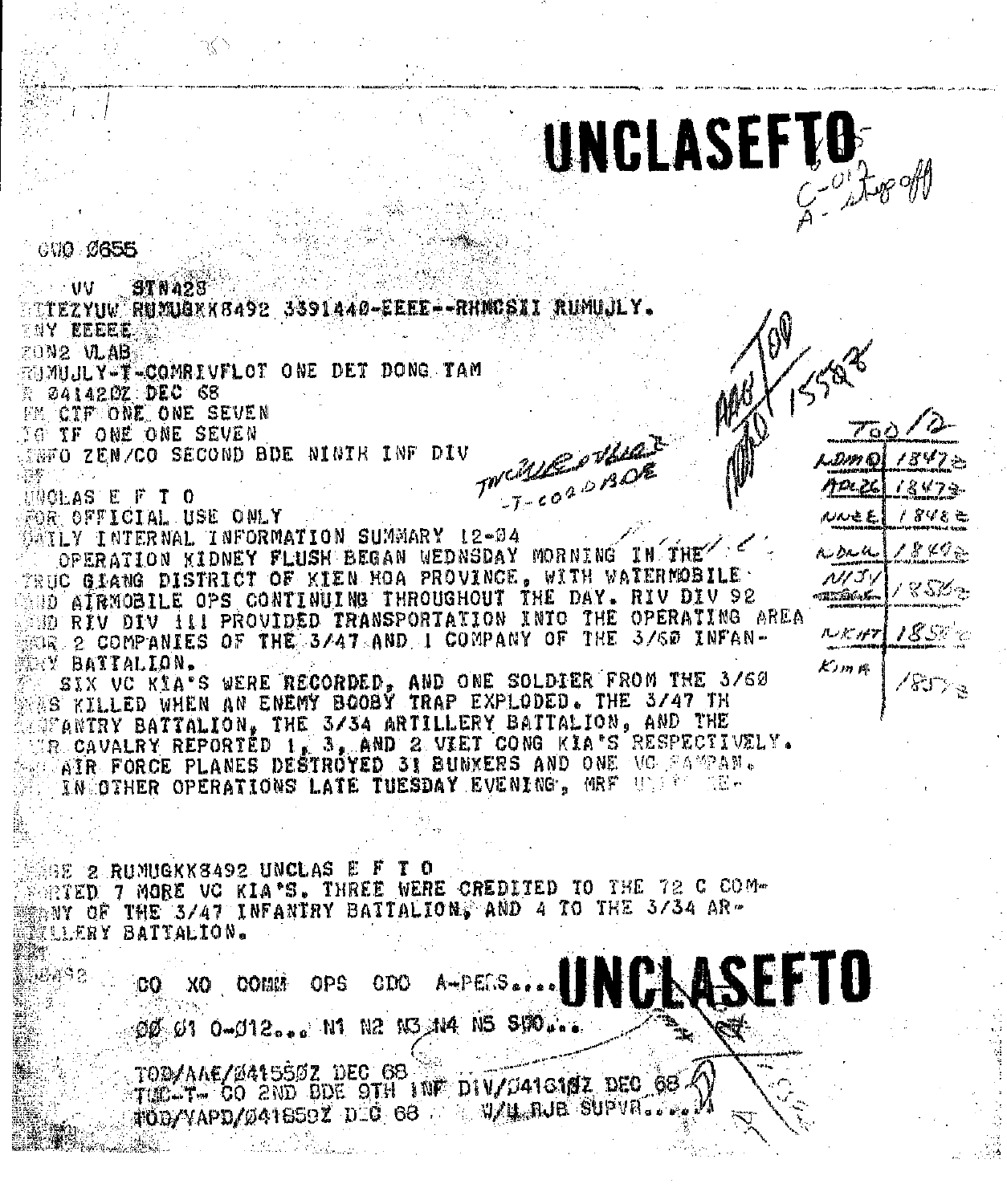|                      | W. AMARINA MAILED AND A TRIMINAL ARTICLE OF TALLOCAL CONSULTING THE |
|----------------------|---------------------------------------------------------------------|
| $\mathbb{R}^N$<br>Y. |                                                                     |
| مشبي                 |                                                                     |

C XX 851

**STN509** ्रा प RITEZYUW RUMUGKK8565 3401230-EEEE--RUMUJLY RHMCSLI ZNY EEEEE ZON2 VLAB 14232 RUNUJLY-T-COMRIVELOT ONE DET DONG TAM R 051230Z DEC 68 איאסי FM CTF ONE ONE SEVEN 10N A TO TF ONE ONE SEVEN  $9^{11550}$ INFO ZEN/CO SECOND BRIGADE NINTH INF DIV طلام 分子 w≹∉ **UNCLAS E F T O** FOR OFFICIAL USE ONLY ツバジャ DAILY INTERNAL INFORMATION SUMMARY 12-05 SEVEN VIET CONG WERE KILLED THURSDAY AS MRG ALFA CONTINUED OPERATION RIDNEY FLUSH IN GIONG TROM AND TRUC GIANG DISTRICTS OF KIEN HOA

PROVINCE. THE ASSAULT CRAFT OF RIVER DIVISION III CAME UNDER ROCKET ATTACK FROM THE NORTH BANK OF THE RACH BEN TRE, SEVEN KILOMETERS SOUTHEAST<br>OF BEN TRE, WHILE BACKLOADING TROOPS OF 3/47 INF BN AT 1520. ONE ATC AND WA MONITORS SUSTAINED HITS WITH ONE NAVYMAN SLIGHTLY WOUNDED.

AIR ACTION ACCOUNTED FOR ALL THE VC KIA'S AND FOR AS BUNKERS AND STRUCTURES DESTROYED. THE 3/47 INF BN HAD ONE SOLDIER KILLED AND THREE US AND ONE TIGER SCOUT WOUNDED IN TODAY'S ACTION. THE 3/60 INF BN HAD ONE MAN WOUNDED.

MRG ALFA SHIFTED FROM BEN TRE TO THE LOWER HAM LUONG ANCHORAGE DURING THE AFTERNOON.

PAGE 2 RUMUGKK8565 UNCLAS E F T O

THIRTY RIVER ASSAULT CRAFT OF MRG BRAVO TRANSITED FROM BINH THUY TO<br>VI THANH EARLY THURSDAY MORNING. THERE THEY EMBARKED ONE COMPANY OF VI THANH VIETNAMESE REGIONAL FORCES AND THEN PROCEEDED TO AN OVERNIGHT POSITION ALONG THE SONG CAI LON.

IN OTHER ACTIVITY, CDR E. J. SOTTAK RELIEVED CDR P. BLUNDELL AS COMMANDER RIVER ASSAULT SQUADRON 13 ON 4 DEC. IN ANOTHER CHANGE OF COMMAND, LODR W. E. MARCKELD WILL RELIEVE LODR R. J. LOOBY AS CO OF USS SPHINX ON 6 DEC.

Εĩ

CLASEFTO 8565 **SVO.** ØØ Ø1 N1 N2 N3 N4 N5  $0 - 012$   $0 - 00115$ ) N8 CRD 92.

TOR/NWY/Ø51423Z DEC 68  $\mathbf{CO}_{\mathbf{w}^{\prime}\mathbf{e}^{-\mathbf{e}}}\mathbf{XO}_{\mathbf{w}^{\prime}\mathbf{e}^{-\mathbf{e}}}\mathbf{OPS}_{\mathbf{w}^{\prime}\mathbf{e}^{-\mathbf{e}}}\mathbf{OOMMA}_{\mathbf{w}^{\prime}\mathbf{e}^{-\mathbf{e}}}\mathbf{O}^{A_{\mathbf{w}^{\prime}}}\mathbf{PERS}_{\mathbf{w}^{\prime}\mathbf{e}^{-\mathbf{e}}\mathbf{e}^{-\mathbf{e}}},$ 

JR/SUPV--28

M085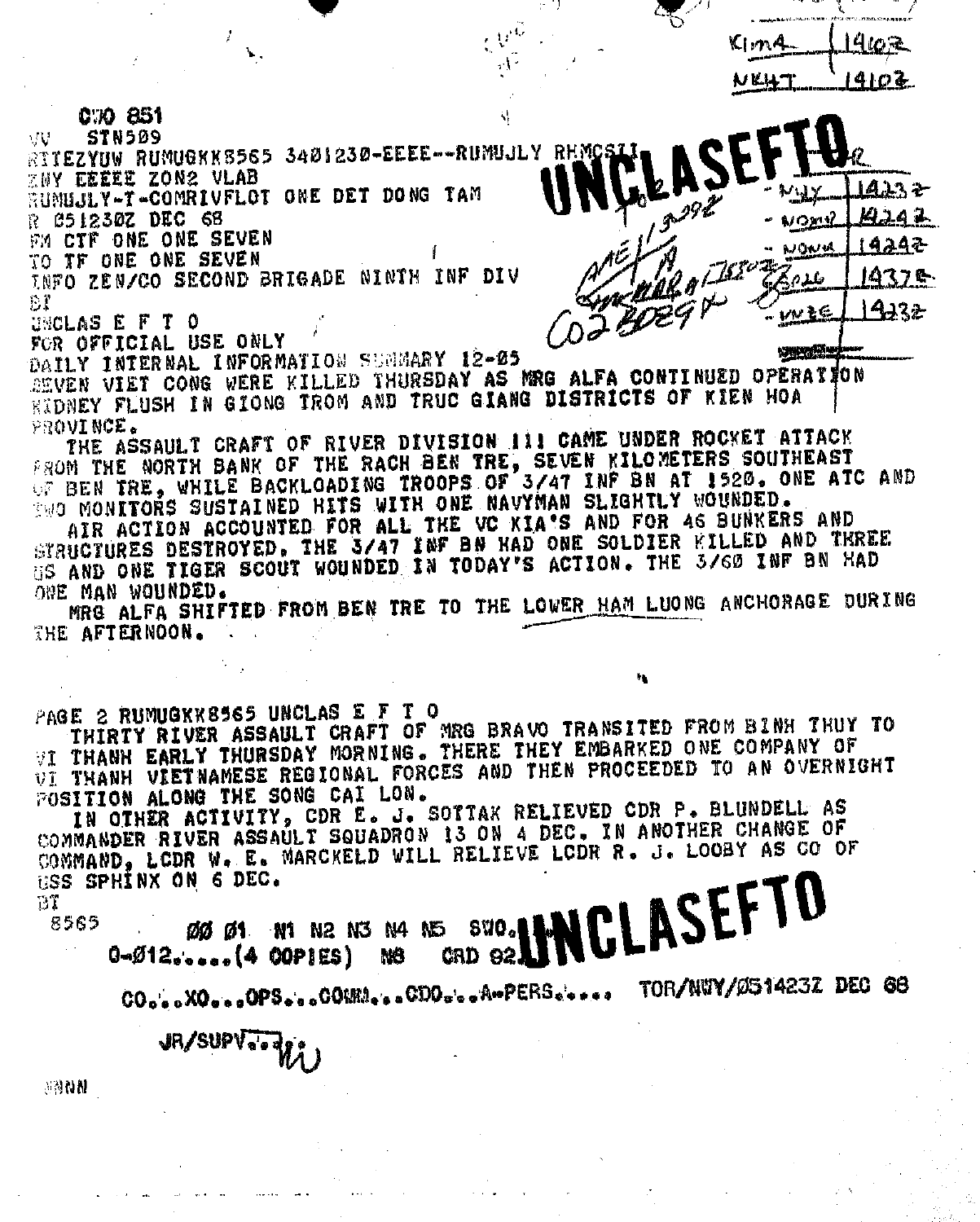### UNCLASER



CWO 1038 STNS08. W RITEZYUW RUMUGKK 8635 3411203-EEEE--RHMCSII ZNY EEEEE তিও プロN2 VLAB. RUMUJLY-T-COMRIVFLOT ONE DET DONG TAM 361203Z DEC 68  $K_{IM}$ 4 FU CIF ONE ONE SEVEN TO IF ONE ONE SEVEN  $P_{ab}$ 2000 ZEN/CO SECOND BDE MINTH INF DIV 77 21 A  $COOQQQQ$ **DECLAS E F T O.** FOR OFFICIAL USE ONLY ペルル DAILY INTERNAL INFORNATION SUNMARY 12-C6 TWENTY VIET CONG WERE REPORTED KILLED BY UNITS OF WORN THE MOBILE RIVERINE FORCE DURING FRIDAY'S OPERATION MIDNEY FLUSH IN THE MEXONG DELTA. **/សនុវ** UNITS OF THE 3/47 INFANTRY BATTALION KILLED 5 VC. WHILE SUSTAINING ON FATALITY OF THEIR OWN. THE 4/47 INFANTRY BATTALION TROOPS. ACTING AS SECURITY TERCES FOR CACTUS FIRE II, KILLED ONE VC WHO WAS ATTEMPTING **C TAN AN.** AIR ACTION NETTED AN ADDITIONAL 14 VC KIA'S THE CAPTURE **6 3 ENEMY RIFLES, AND 21 ENEMY STRUCTURES DESTROYED. OURING LATE THURSDAY NIGHT ACTION. THE 3/60 REPORTED** PAGE 2 RUMUGKK8635 UNCLAS E F T O **MEETNG 2 VC ABOUT 3 KILOMETERS SE OF BEN TRE. AND 1998 3/47** a se is a 2535  $\%$   $\%$   $\%$  1 0- $\%$ 12...RM R N3 N4 N5 SWO....CRD91  $00$ agus $X0$ best $A$ <sup>w</sup> **DD<sup>\*</sup>** Ø6**/17322/AAE/**  $SPVR_{\alpha}$ **WU/G8\$/ UNCLASEFTO TOD: 06/2045Z/TM8/** POD: ØS/1757Z/KIMA SP26 NIJY NDMQ NDNU NNZE/ I

**URAK** 小みこうす 1岁 > コ 175 72  $12334$ 

- -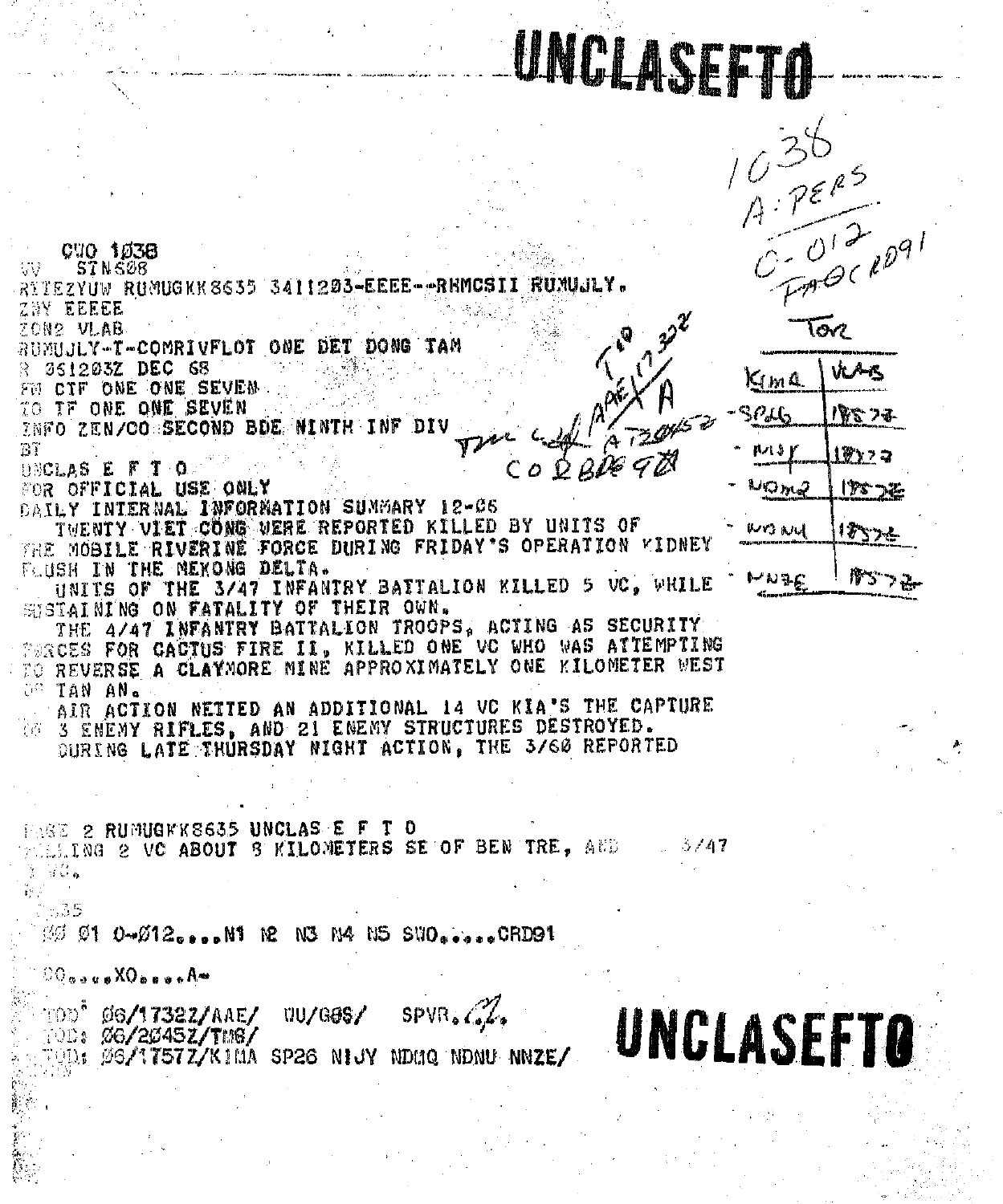#### UNCLASEFTO

**CWO 1277** W **STN692** RTTEZYUW RUMUGKK8723 3421330-EEEE--RHNCSII RUMUJLY. ZNY EEEEE ZON2 VLAB RUMUJLY-T-CRF 1 DET DONG TAM R 071330Z DEC 68 FM CTF ONE ONE SEVEN TO TF ONE ONE SEVEN INFO CO SECOND BDE NINTH INF DIV TWC DB MUSS BT ה יש צי UNCLAS E F T O  $-T-C0000000$ FOR OFFICIAL USE ONLY DAILY INTERNAL INFORMATION SUMMARY 12-07 おうの r ar A ALFA GROUP MOBILE RIVERINE FORCE UNITS RECORDED 17 MORE VC KIAS DURING OPERATIONS ON 7 DECENBER. THE 3/34 تتمشارب AND THE 3/47 INFANTRY BATTALIONS WERE EACH CREDITED WITH 3 KILLS. WHILE AIR ACTION ACCOUNTED FOR ADDITIONAL II. ONE SOLDIER FROM THE IS2ND ASSAULT HELO COMPANY WAS WOUNDED DURING AN ENGAGEMENT APPROXIMATELY 6 KILOMETERS SE OF BEN TRE, AND HIS CRAFT WAS FORCED TO LAND AFTER BEING STRUCK WITH SMALL ARMS FIRE. THE HELICOPTER AND CREW WERE LATER LIFTED OUT OF THE FIRE ZONE BY OTHER AIR UNITS. FOUR SOLDIERS OF C CO. 3/47 INFANTRY BATTALION WERE ALSO WOUNDED DURING GROUND ENCOUNTERS WITH ENEMY UNITS DURING THE DAY.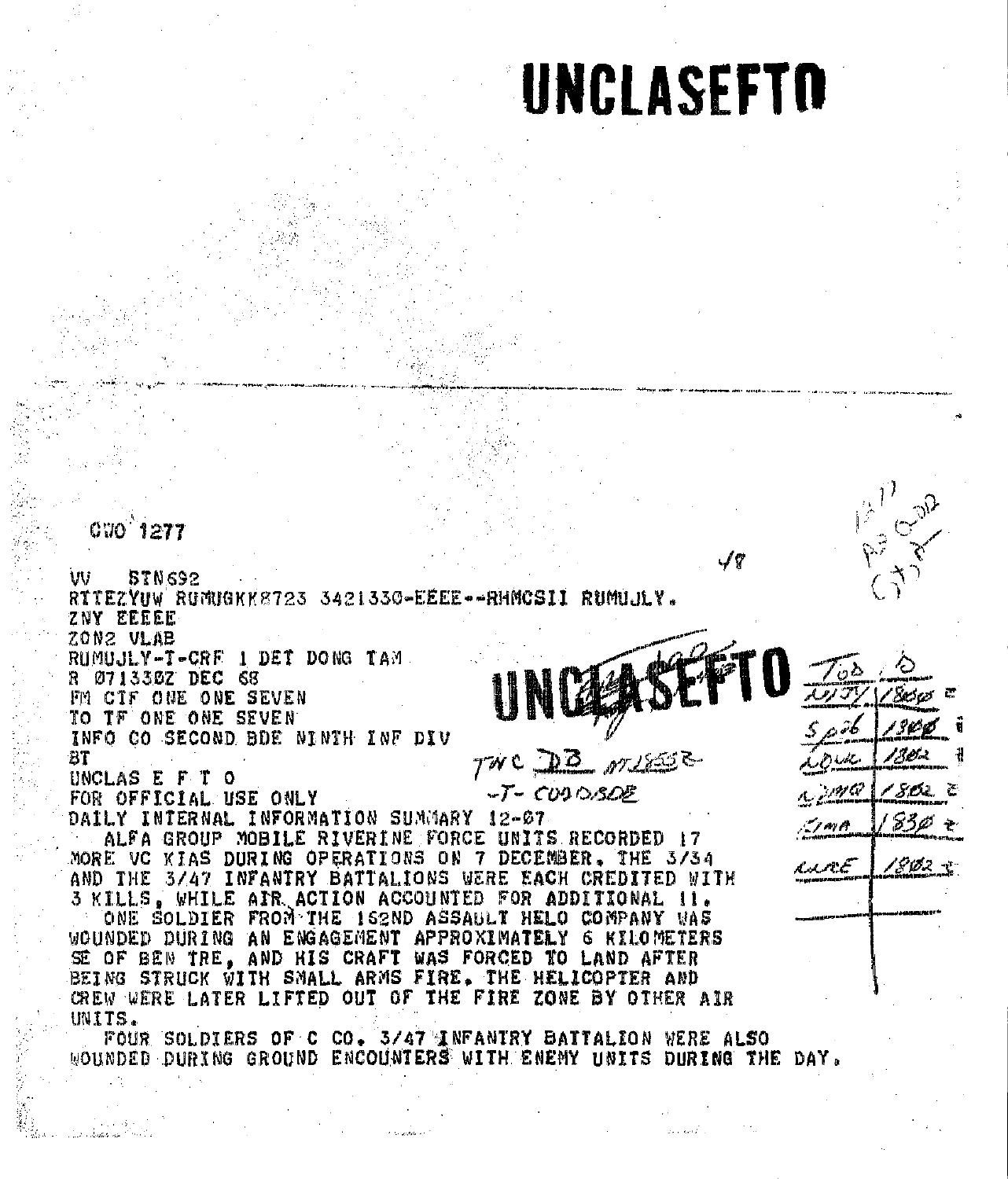PAGE 2 RUMUGKK8723 UNCLAS E F T O LATE FRIDAY EVENING THE 3/60 INFANTAN DATIALION REPORTED

**WILLING 2 MORE VIET CONG, AND THE SALT. TOUR.** IN BRAVO GROUP ACTIVITY ON 6 DECEMBER, ELEMENTS OF THE 4TH BN, VNMC, DISCOVERED A VC PRISON CAMP IN CHUONG THIEN PROVINCE, AND LIBERATED 10 VIETNAMESE PRISONERS. THE VN MARINES MADE CONTACT WITH A VC SOUAD WHICH WAS ATTEMPTING TO ESCAPE THE AREA AND TOOK IT UNDER FIRE. TWO VC WERE KILLED, AND ONE VN MARINE WAS WOUNDED BY A BOOBY TRAP DURING THIS ENCOUNTER. MONITOR 191-1 AND ZIPPO 152-1 WERE DISPATCHED TO THE AREA AND PROVIDED CLOSE FIRE SUPPORT TO THE GROUND FORCES. THREE ADDITIONAL VC KIAS WERE DISCOVERED THE FOLLOWING MORNING, AND INTERROGATION OF LOCAL POPULACE REVEALED SEVERAL OTHER ENEMY WERE ALSO KILLED. THE RAC 105MM HOWITZER FIRE WAS CREDITED WITH ALL VC KIAS.

DURING ACTIVITY ON SATURDAY, THE VANC KILLED ONE MORE VC, WHILE THE RAC SANK II ENEMY SAMPANS AND RECORDED I VC KIA.

MAJOR GENERAL GEORGE M. SENIGNIOUS, II, USA, OFFICE OF THE CHAIRMAN, U.S. WN DELEGATION, PARIS, UISITED THE MRB TODAY FOR AN UPDATING ON THE CURRENT TACTICAL SITUATION. MOBILE RIVERINE GROUP ALFA SHIFTED ITS ANCHORAGE FROM THE LOWER HAM LUONG TO BEN TRE EARLY SATURDAY AFTERNOON.

ar 8723

CO XO A-

OU O1 0-012... N1 N2 N3 N4 N5 SWO...

TOD/AAE/0715402 DEC GB W/U RJB SUPVR. TOD/YAPD/071830Z DEC 68 TOC-T- CO. 2ND ODE/071855Z DEC G8

宗江特诗